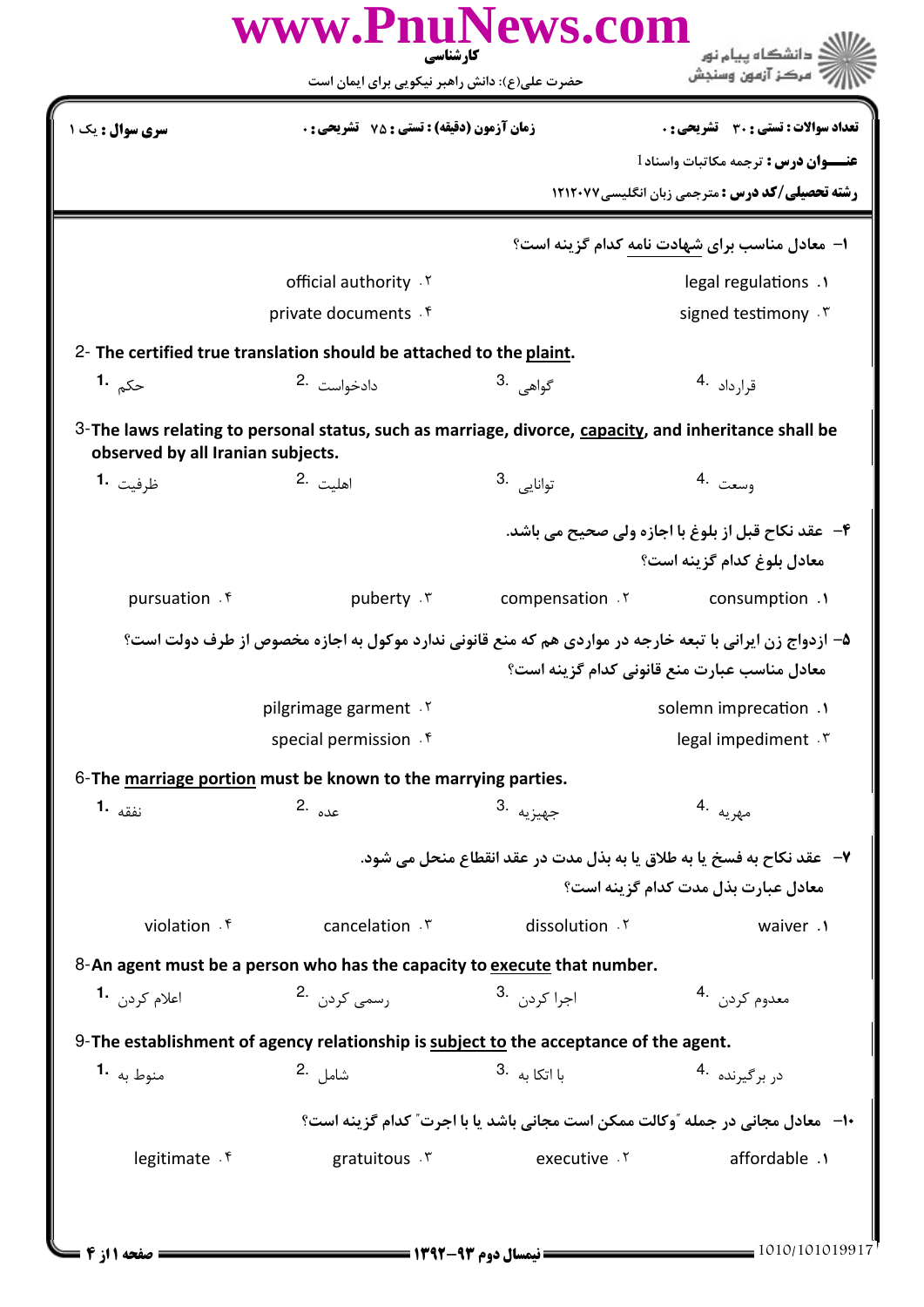| <b>سری سوال :</b> ۱ یک<br>11-An agency can be for the whole of the affairs of the principal, or limited to a certain matter.<br>مدير مدرسه 1.<br>14-An agent in a matter may not be given to anyone else, unless he is entitled to select a subagent. | حضرت علی(ع): دانش راهبر نیکویی برای ایمان است<br><b>زمان آزمون (دقیقه) : تستی : 75 تشریحی : 0</b><br>اصل <sub>ی،</sub> .2<br>indisputable proof . Y<br>right of substitution . f | موكل .3                                 | مركز آزمون وسنجش<br>تعداد سوالات : تستى : 30 - تشريحي : 0<br><b>عنـــوان درس :</b> ترجمه مكاتبات واسناد 1<br><b>رشته تحصیلی/کد درس :</b> مترجمی زبان انگلیسی ۱۲۱۲۰۷۷<br>اصل سرمايه <sup>4</sup> ۰<br>12- وكالت در بيع، وكالت در قبض ثمن نيست.<br>معادل وكالت در قبض ثمن كدام گزينه است؟<br>an attorney in a sale .<br>an attorney of litigation . Y<br>an agent with capacity to execute the matter .<br>an agent for the receipt of the purchase price.<br>۱۳- وكالت در بيع، وكالت در قبض ثمن نيست مگر اينكه قرينه قطعي دلالت برآن كند.<br>معادل عبارت قرينه قطعي كدام گزينه است؟<br>litigation purpose .<br>essential preparation . T |
|-------------------------------------------------------------------------------------------------------------------------------------------------------------------------------------------------------------------------------------------------------|----------------------------------------------------------------------------------------------------------------------------------------------------------------------------------|-----------------------------------------|-----------------------------------------------------------------------------------------------------------------------------------------------------------------------------------------------------------------------------------------------------------------------------------------------------------------------------------------------------------------------------------------------------------------------------------------------------------------------------------------------------------------------------------------------------------------------------------------------------------------------------------------|
|                                                                                                                                                                                                                                                       |                                                                                                                                                                                  |                                         |                                                                                                                                                                                                                                                                                                                                                                                                                                                                                                                                                                                                                                         |
|                                                                                                                                                                                                                                                       |                                                                                                                                                                                  |                                         |                                                                                                                                                                                                                                                                                                                                                                                                                                                                                                                                                                                                                                         |
|                                                                                                                                                                                                                                                       |                                                                                                                                                                                  |                                         |                                                                                                                                                                                                                                                                                                                                                                                                                                                                                                                                                                                                                                         |
|                                                                                                                                                                                                                                                       |                                                                                                                                                                                  |                                         |                                                                                                                                                                                                                                                                                                                                                                                                                                                                                                                                                                                                                                         |
|                                                                                                                                                                                                                                                       |                                                                                                                                                                                  |                                         |                                                                                                                                                                                                                                                                                                                                                                                                                                                                                                                                                                                                                                         |
|                                                                                                                                                                                                                                                       |                                                                                                                                                                                  |                                         |                                                                                                                                                                                                                                                                                                                                                                                                                                                                                                                                                                                                                                         |
|                                                                                                                                                                                                                                                       |                                                                                                                                                                                  |                                         |                                                                                                                                                                                                                                                                                                                                                                                                                                                                                                                                                                                                                                         |
|                                                                                                                                                                                                                                                       |                                                                                                                                                                                  |                                         |                                                                                                                                                                                                                                                                                                                                                                                                                                                                                                                                                                                                                                         |
|                                                                                                                                                                                                                                                       |                                                                                                                                                                                  |                                         |                                                                                                                                                                                                                                                                                                                                                                                                                                                                                                                                                                                                                                         |
|                                                                                                                                                                                                                                                       |                                                                                                                                                                                  |                                         |                                                                                                                                                                                                                                                                                                                                                                                                                                                                                                                                                                                                                                         |
|                                                                                                                                                                                                                                                       |                                                                                                                                                                                  |                                         |                                                                                                                                                                                                                                                                                                                                                                                                                                                                                                                                                                                                                                         |
|                                                                                                                                                                                                                                                       |                                                                                                                                                                                  |                                         |                                                                                                                                                                                                                                                                                                                                                                                                                                                                                                                                                                                                                                         |
|                                                                                                                                                                                                                                                       |                                                                                                                                                                                  |                                         |                                                                                                                                                                                                                                                                                                                                                                                                                                                                                                                                                                                                                                         |
|                                                                                                                                                                                                                                                       |                                                                                                                                                                                  |                                         |                                                                                                                                                                                                                                                                                                                                                                                                                                                                                                                                                                                                                                         |
|                                                                                                                                                                                                                                                       |                                                                                                                                                                                  |                                         |                                                                                                                                                                                                                                                                                                                                                                                                                                                                                                                                                                                                                                         |
|                                                                                                                                                                                                                                                       |                                                                                                                                                                                  |                                         |                                                                                                                                                                                                                                                                                                                                                                                                                                                                                                                                                                                                                                         |
|                                                                                                                                                                                                                                                       | كارآموز وكالت <sup>.2</sup>                                                                                                                                                      | نمایندگ <sub>ی</sub> مجاز <sup>.3</sup> | وكيل ديگر <sup>.4</sup>                                                                                                                                                                                                                                                                                                                                                                                                                                                                                                                                                                                                                 |
|                                                                                                                                                                                                                                                       |                                                                                                                                                                                  |                                         | ۱۵– ً موکل تمام تعهداتی را که وکیل در حدود وکالت خود کرده است، انجام دهد.<br>معادل تعهدات كدام گزينه است؟                                                                                                                                                                                                                                                                                                                                                                                                                                                                                                                               |
|                                                                                                                                                                                                                                                       | presumptions .Y                                                                                                                                                                  |                                         | accomplishments .1                                                                                                                                                                                                                                                                                                                                                                                                                                                                                                                                                                                                                      |
|                                                                                                                                                                                                                                                       | engagements . f                                                                                                                                                                  |                                         | expenditures . \v                                                                                                                                                                                                                                                                                                                                                                                                                                                                                                                                                                                                                       |
|                                                                                                                                                                                                                                                       |                                                                                                                                                                                  |                                         | ۱۶- وکالت می تواند به عزل موکل مرتفع شود.                                                                                                                                                                                                                                                                                                                                                                                                                                                                                                                                                                                               |
|                                                                                                                                                                                                                                                       |                                                                                                                                                                                  |                                         | معادل مناسب عزل كدام گزينه است؟                                                                                                                                                                                                                                                                                                                                                                                                                                                                                                                                                                                                         |
| substitution f                                                                                                                                                                                                                                        | insanity . \v                                                                                                                                                                    | resignation .Y                          | dismissal .1                                                                                                                                                                                                                                                                                                                                                                                                                                                                                                                                                                                                                            |
| 17-A revocable contract can be cancelled by either party.                                                                                                                                                                                             |                                                                                                                                                                                  |                                         |                                                                                                                                                                                                                                                                                                                                                                                                                                                                                                                                                                                                                                         |
| معينه <b>1.</b>                                                                                                                                                                                                                                       | معلق .2                                                                                                                                                                          | جايز .3                                 | لازم .4                                                                                                                                                                                                                                                                                                                                                                                                                                                                                                                                                                                                                                 |
| 18-A gift is a contract in virtue of which a person gives over to another gratis the prprietary right in<br>thing.                                                                                                                                    |                                                                                                                                                                                  |                                         |                                                                                                                                                                                                                                                                                                                                                                                                                                                                                                                                                                                                                                         |
| به موجب آن <b>1</b> ۰                                                                                                                                                                                                                                 | به تبع آ <sub>ن</sub> 2.                                                                                                                                                         | د <sub>ر</sub> قبال آن <sup>.3</sup>    | در تاييد آن <sup>.4</sup>                                                                                                                                                                                                                                                                                                                                                                                                                                                                                                                                                                                                               |
|                                                                                                                                                                                                                                                       |                                                                                                                                                                                  |                                         |                                                                                                                                                                                                                                                                                                                                                                                                                                                                                                                                                                                                                                         |
|                                                                                                                                                                                                                                                       |                                                                                                                                                                                  |                                         |                                                                                                                                                                                                                                                                                                                                                                                                                                                                                                                                                                                                                                         |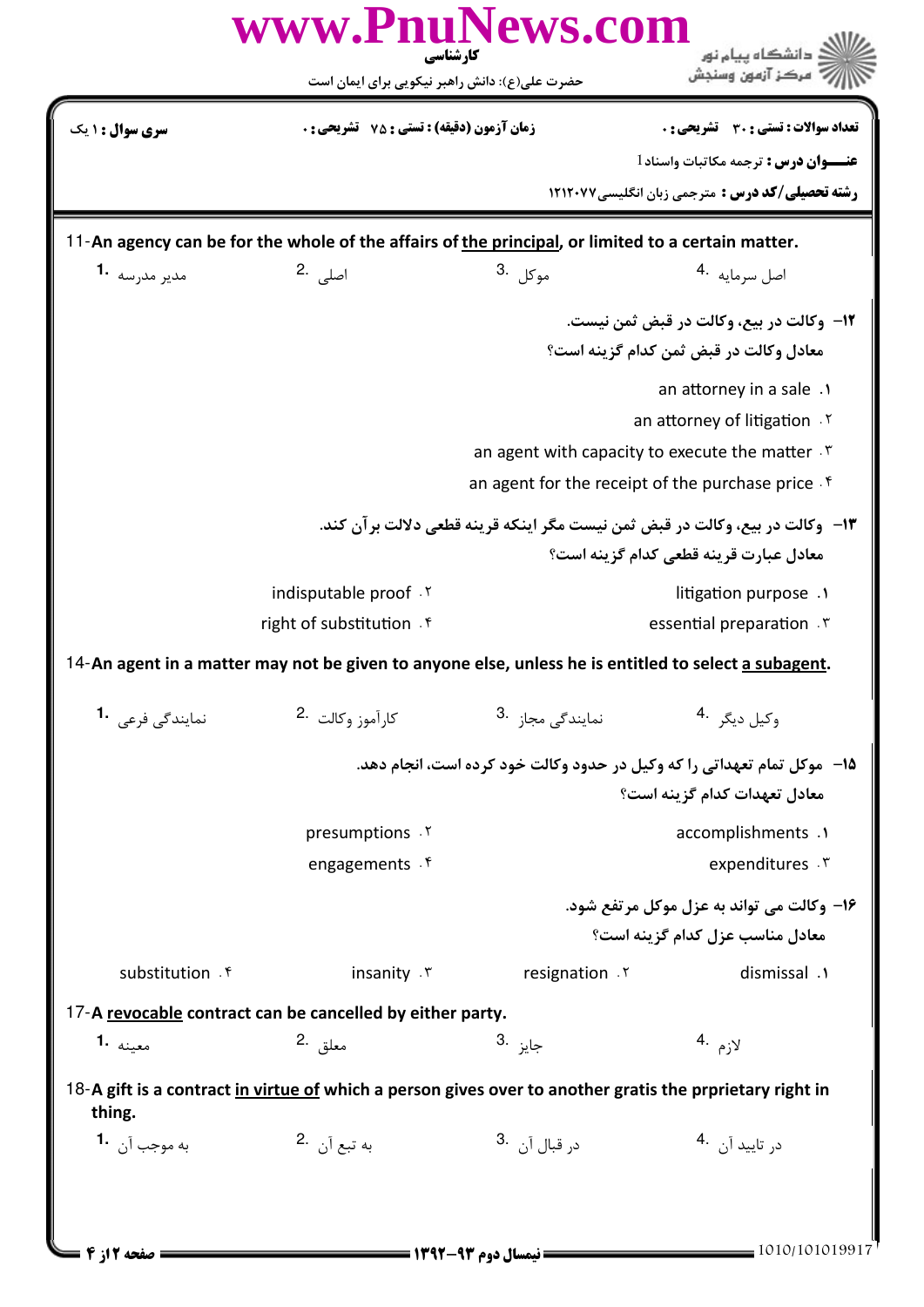|                                                                                                                         | www.PnuNews.com<br>کارشناسی                                                                        |                                                               | د دانشگاه پيام نور                                                                    |  |  |  |
|-------------------------------------------------------------------------------------------------------------------------|----------------------------------------------------------------------------------------------------|---------------------------------------------------------------|---------------------------------------------------------------------------------------|--|--|--|
|                                                                                                                         | حضرت علی(ع): دانش راهبر نیکویی برای ایمان است                                                      |                                                               | ' مرڪز آزمون وسنڊش                                                                    |  |  |  |
| سری سوال : یک ۱                                                                                                         | <b>زمان آزمون (دقیقه) : تستی : 75 تشریحی : 0</b>                                                   |                                                               | تعداد سوالات : تستى : 30 ٪ تشريحي : 0                                                 |  |  |  |
|                                                                                                                         |                                                                                                    |                                                               | <b>عنـــوان درس :</b> ترجمه مكاتبات واسناد 1                                          |  |  |  |
|                                                                                                                         |                                                                                                    |                                                               | <b>رشته تحصیلی/کد درس :</b> مترجمی زبان انگلیسی۷۷×۱۲۱۲                                |  |  |  |
|                                                                                                                         |                                                                                                    | ۱۹- اقامتگاه شخص حقوقی محلی است که اداره شخص حقوقی در آنجاست. |                                                                                       |  |  |  |
|                                                                                                                         |                                                                                                    |                                                               | معادل واژه اقامتگاه کدام گزینه است؟                                                   |  |  |  |
| confession . f                                                                                                          | domicile . ٣                                                                                       | affiliation . Y                                               | head office .                                                                         |  |  |  |
|                                                                                                                         |                                                                                                    |                                                               | ۲۰– معادل خیار غبن کدام گزینه است؟                                                    |  |  |  |
|                                                                                                                         | The option of defect . Y                                                                           |                                                               | The option of trickery .                                                              |  |  |  |
|                                                                                                                         | The option of loss f                                                                               |                                                               | The option of conditions . T                                                          |  |  |  |
|                                                                                                                         |                                                                                                    |                                                               | <b>٢١-</b> معادل فسخ كردن كدام گزينه است؟                                             |  |  |  |
| affiliate f                                                                                                             | purchase . ٣                                                                                       | rescind .Y                                                    | unfulfill .1                                                                          |  |  |  |
|                                                                                                                         |                                                                                                    |                                                               | <b>۲۲-</b> ارتفاق حقی است برای شخص در ملک دیگری.<br>معادل واژه ارتفاق کدام گزینه است؟ |  |  |  |
| the right of substitution Y                                                                                             |                                                                                                    |                                                               | the right of easement .                                                               |  |  |  |
| the right of cancelation. <sup>*</sup>                                                                                  |                                                                                                    |                                                               | the right of revocation . T                                                           |  |  |  |
| 23-Any person who illegally provides the causes for exemption will be treated in accordance with<br>State's penal laws. |                                                                                                    |                                                               |                                                                                       |  |  |  |
| 1. استثنا                                                                                                               | پذيرش 2.                                                                                           | 3. معافيت                                                     | تعقيب 4.                                                                              |  |  |  |
|                                                                                                                         |                                                                                                    |                                                               | در علامت اختصاری C.i.f. به چه معنا است؟ $f - \mathbf{Y}$                              |  |  |  |
| ۰۴ صندوق ثبت                                                                                                            | ۰۳ کرایه حمل                                                                                       | ٠٢ ثابت                                                       | ۰۱ مجانی                                                                              |  |  |  |
| crates.                                                                                                                 | 25-They have asked us to instruct you that the 60 sets of crockery ordered should be packed in six |                                                               |                                                                                       |  |  |  |
| تعليم دادن 1.                                                                                                           | تدريس كردن 2.                                                                                      | توصيه كردن 3.                                                 | آموزش دادن. 4                                                                         |  |  |  |
|                                                                                                                         |                                                                                                    |                                                               | ۲۶- معادل برات کدام گزینه است؟                                                        |  |  |  |
|                                                                                                                         | Bill of exchange . Y                                                                               |                                                               | <b>Bank draft</b> .1                                                                  |  |  |  |
|                                                                                                                         | Promissory notes . f                                                                               |                                                               | Letter of credit . \"                                                                 |  |  |  |
| 27-I am sorry that we were not able to clear your November statement for \$610.000.                                     |                                                                                                    |                                                               |                                                                                       |  |  |  |
| تسويه كردن 1.                                                                                                           | فراهم كردن 2.                                                                                      | جبران کرد <sub>ن</sub> 3.                                     | برقرار كردن 4.                                                                        |  |  |  |
|                                                                                                                         | ٢٨- وجهي را كه بيمه گذار به بيمه گر مي پردازد  مي نامند.                                           |                                                               |                                                                                       |  |  |  |
| beneficiary . f                                                                                                         | insurer .r                                                                                         | insured .Y                                                    | premium .1                                                                            |  |  |  |
| صفحه ۱۳: ۴ <del>س</del>                                                                                                 |                                                                                                    |                                                               | 1010/101019917                                                                        |  |  |  |